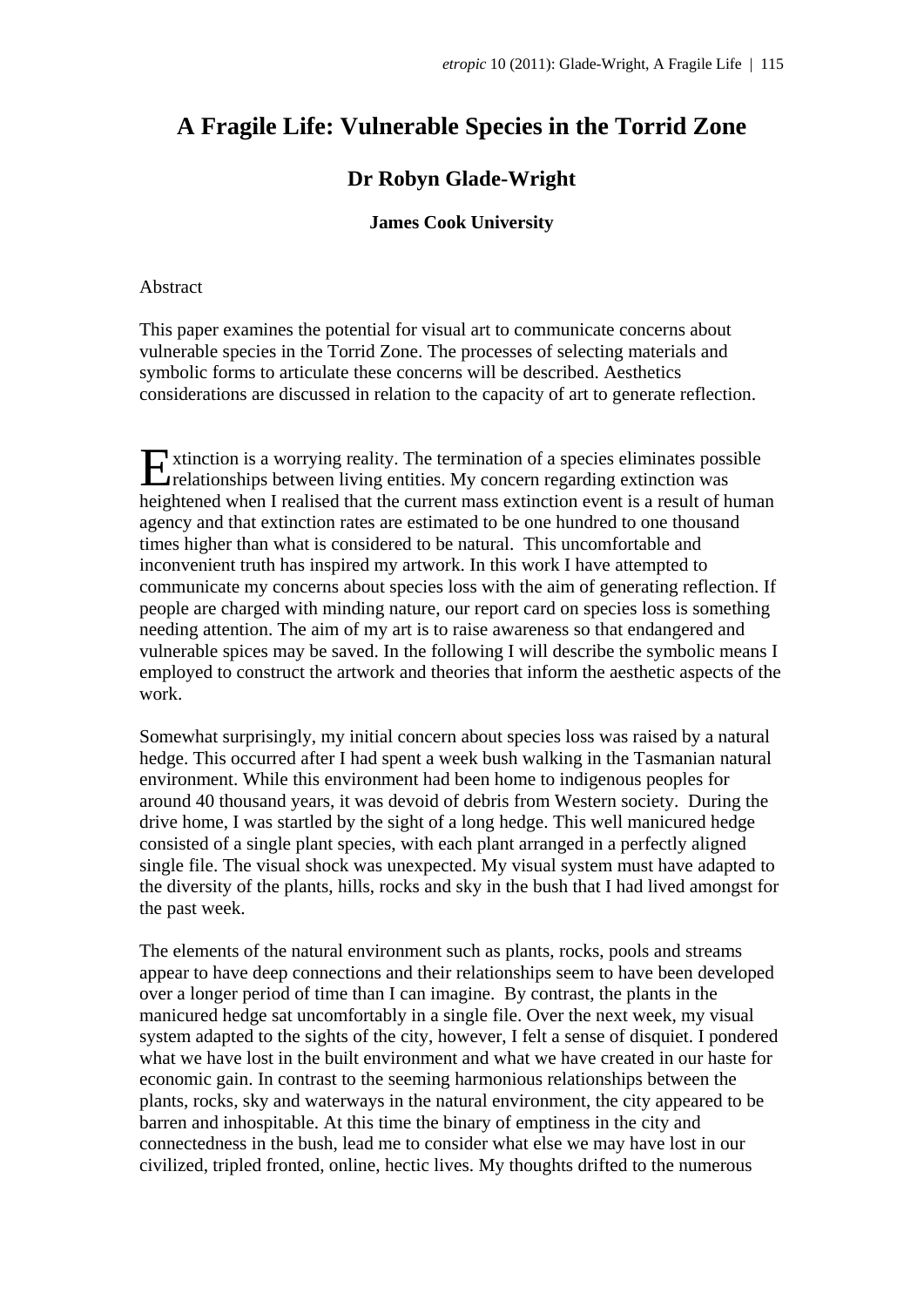plants and animals that we had lost due to extinction. It occurred to me that the extinction of an increasing number of plants and animals could one day render the natural environment as soulless as the city and the hedge.

From this time, I started researching extinct plants and I produced a body of digital images with the intention of creating live art as shown in Figure 1. My aim was to project gently moving images onto interior walls to emulate the movement of the sun and clouds and the changing light conditions like that I experienced in the natural environment. Technological limitations and prohibitive cost culled this plan, so I searched for alternative techniques to convey my concerns. I commenced a body of hand stitched pieces on organza which is designed to cast shadows on the gallery wall. There is a disquieting aspect to the shadows that are both absent and quietly beautiful, much like the extinct plants I was seeking to represent.



Figure 1. *Myriophyllum glomeratum*, Virtual wall installation 2003. Digital image, 40cm x 21cm.

To increase the emotive power of the work, I investigated psychological triggers that were associated with human death and sought ways to link these with extinct plants. Wreath and funeral urns are associated with the commemoration of people and the conflation of these forms, with plant extinction provides the potential to increase the emotive power of the work. I fabricated funeral urns (Figure 2) and embroidered wreaths to commemorate extinct plants (Figure 3). A further instance of this type of merging together was the memorial board. Such honour boards are often used in town halls to commemorate great loss of fallen soldiers. In Tasmania there were eighteen extinct plants when I commenced this work in 2002. The number grew each year and reached twenty-six when I completed the work four years later. To capture the currency of extinction, I created a memorial board to record the loss of plants in our time. My recent work has focused on the vulnerability of endangered species from the Torrid Zone. My artworks depicting vulnerable animal eggs, attempts to capture the fragility of existence of these species as they teeter on the edge of existence.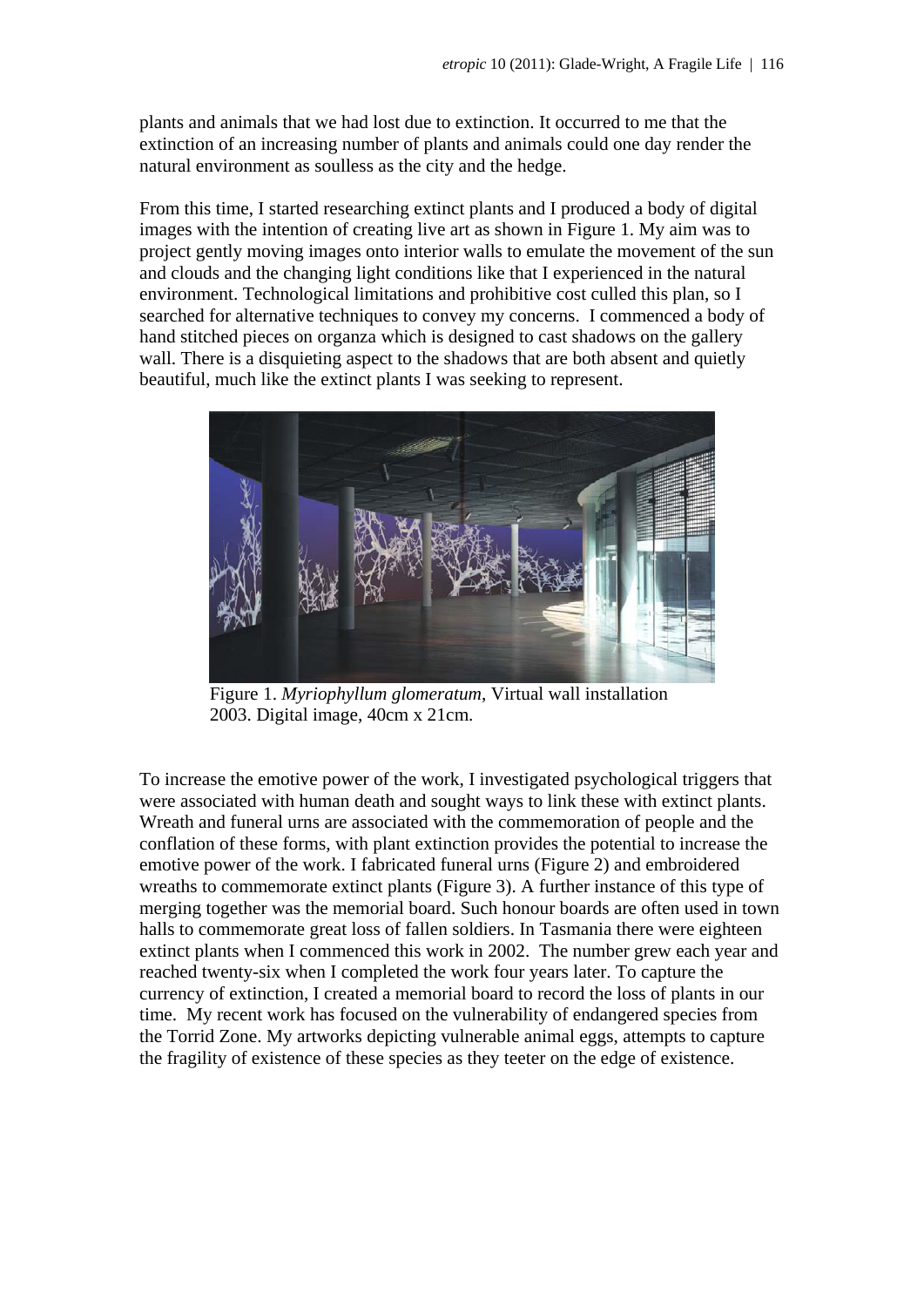

Figure 2. *Funeral urn for Botrychium austral* 2006. Ceramic, digital image, glaze. 20cm x 10cm x 10cm

Figure 3. *Wreath for Chenopodium erosum*  2005. Polyester organza, cotton thread, hand stitch. 110cm x 110cm.

My artwork is often described as being beautiful and this has been somewhat of a moot point, as for many years during the rein of modernism, beauty was out of favour. From the  $18<sup>th</sup>$  century when the famed philosophers Burke and Kant sub-divided the aesthetic realm into those of beauty and the sublime, beauty suffered a long fall from grace. As I was working with the "blight of beauty" I investigated its secret power.

Following a study of the two hundred and fifty thousand years of philosophical musing about beauty, I came to understand that according to some authors such as Australia's own John Armstrong (2004) and the American philosopher Elaine Scarry, (1999) that the power of beauty could be attributed to relationships and stewardship.

Relationships are central to the experience of beauty according to Armstrong and these relationships could be triggered by emotion, desire or sentiment (2004). To briefly illustrate this point, the appearance of your first child, or your first grandchild is highly likely to lead you to conclusion that the newborn child is beautiful. This is what I thought of my first child, however, years later I recognised she was an ugly baby. The mother child relationship made me 'see' a beautiful baby for her whole infancy.

Stewardship was an aspect of beauty described by Elaine Scarry. Scarry writes that when we see a beautiful object such as an Ancient Greek vase, we are inclined to protect it and to emulate or to copy it (1999). We may want to make a copy of the vase to reproduce its beauty. This idea of stewardship apparently explains why people are concerned to hear about the death of large kelp forest in the southern ocean even when in all likelihood they would never see the kelp. People seem to intuitively know that beauty is good for others, even if they will not enjoy its rewards.